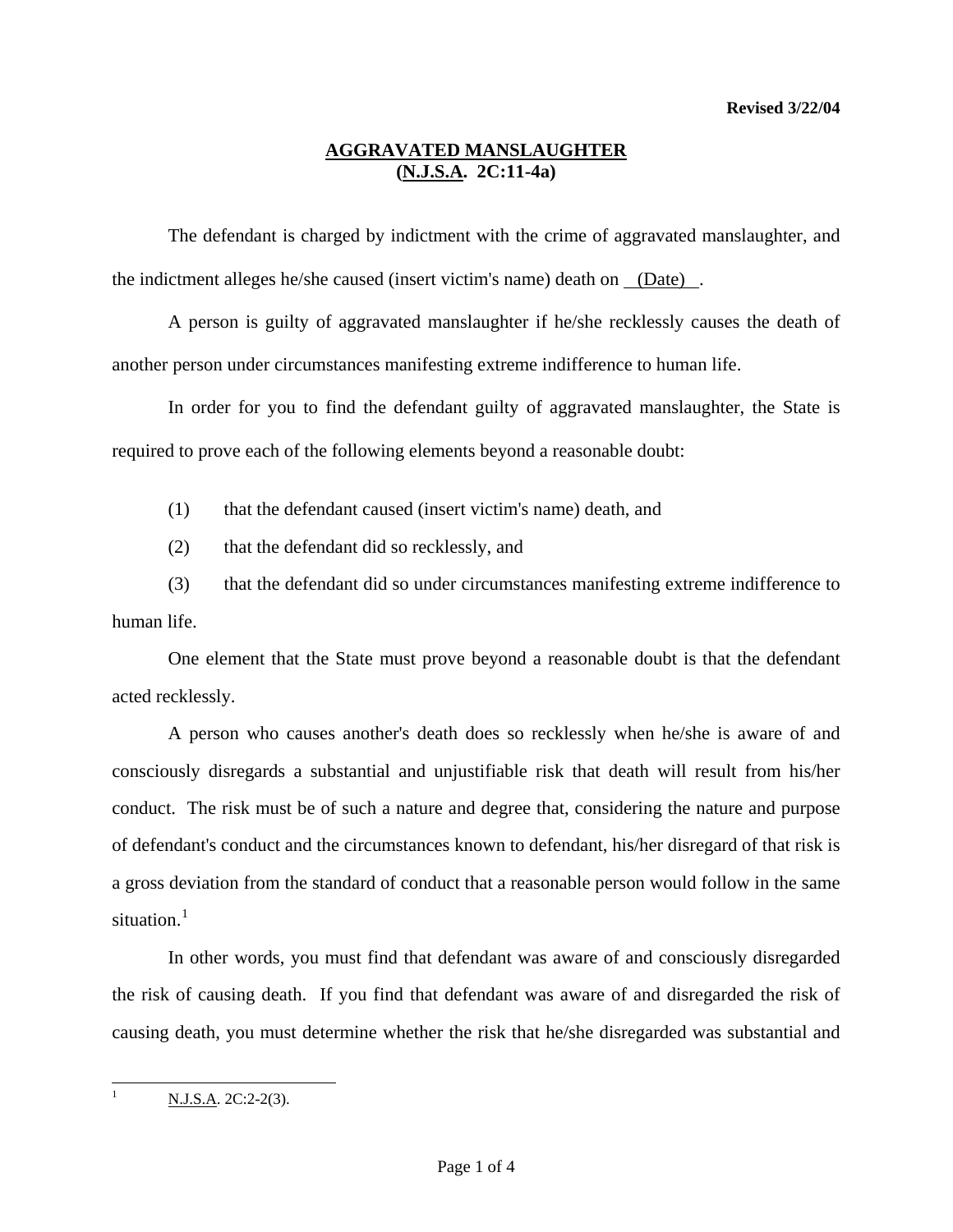### **AGGRAVATED MANSLAUGHTER (N.J.S.A. 2C:11-4a)**

unjustifiable. In doing so, you must consider the nature and purpose of defendant's conduct, and the circumstances known to defendant, and you must determine whether, in light of those factors, defendant's disregard of that risk was a gross deviation from the conduct a reasonable person would have observed in defendant's situation.<sup>[2](#page-0-1)</sup>

 (Summarize, if helpful, all of the evidence relevant to recklessness, including any contrasting accounts of events by the defense and the State.) $3$ 

 Another element that the State must prove beyond a reasonable doubt is that the defendant acted under circumstances manifesting extreme indifference to human life. The phrase "under circumstances manifesting extreme indifference to human life" does not focus on defendant's state of mind, but rather on the circumstances under which you find he/she acted. If, in light of all the evidence, you find that defendant's conduct resulted in a probability as opposed to a mere possibility of death, then you may find that he/she acted under circumstances manifesting extreme indifference to human life. $4$  (On the other hand, if you find that his/her

 $\frac{1}{2}$ This expanded explanation of recklessness is adapted from the following portion of the Code Commentary:

The Code requires, however, that the risk thus consciously disregarded by the actor be substantial and unjustifiable; even substantial risks may be created without recklessness when the actor seeks to serve a proper purpose. Accordingly, to aid the ultimate determination, the Code points expressly to the factors to be weighed in judgment: the nature and degree of the risk disregarded by the actor, the nature and purpose of his conduct and the circumstances known to him in acting.

Some principle must be articulated, however, to indicate what final judgment is demanded after everything is weighed. There is no way to state this value judgment that does not beg the question in the last analysis. The point is that the jury must evaluate the conduct and determine whether it should be condemned. The Code, therefore, proposes that this difficulty be resolved by asking the jury whether the defendant's conduct involved a gross deviation from the standard of conduct that a reasonable person would observe. This seems to us to be the most appropriate way to put the issue to a jury. (2 Final Report of the New Jersey Criminal Law Revision Commission, Commentary (1971) at 42.)

<span id="page-1-0"></span><sup>3</sup> In State v. Concepcion, 111 N.J. 373, 380-81 (1988), the Supreme Court reversed the defendant's conviction of reckless manslaughter because the trial judge had selectively summarized only one aspect of the critical events and had failed to explain that the jury must make a preliminary finding resolving contrasting factual accounts of events.

<span id="page-1-2"></span><span id="page-1-1"></span><sup>4</sup> In State v. Curtis, 195 N.J. Super. 354, 364-65 (App. Div. 1984), the court found that the difference between aggravated and reckless manslaughter is the degree of risk created by defendant's conduct. If, under all the surrounding circumstances, the defendant's conduct creates a probability, as opposed to a "mere possibility" of death, then the circumstances manifest "extreme indifference to human life" and the offense is aggravated manslaughter. Id. at 365-65. The Supreme Court endorsed Curtis in State v. Breakiron, 108 N.J. 591, 605 (1987).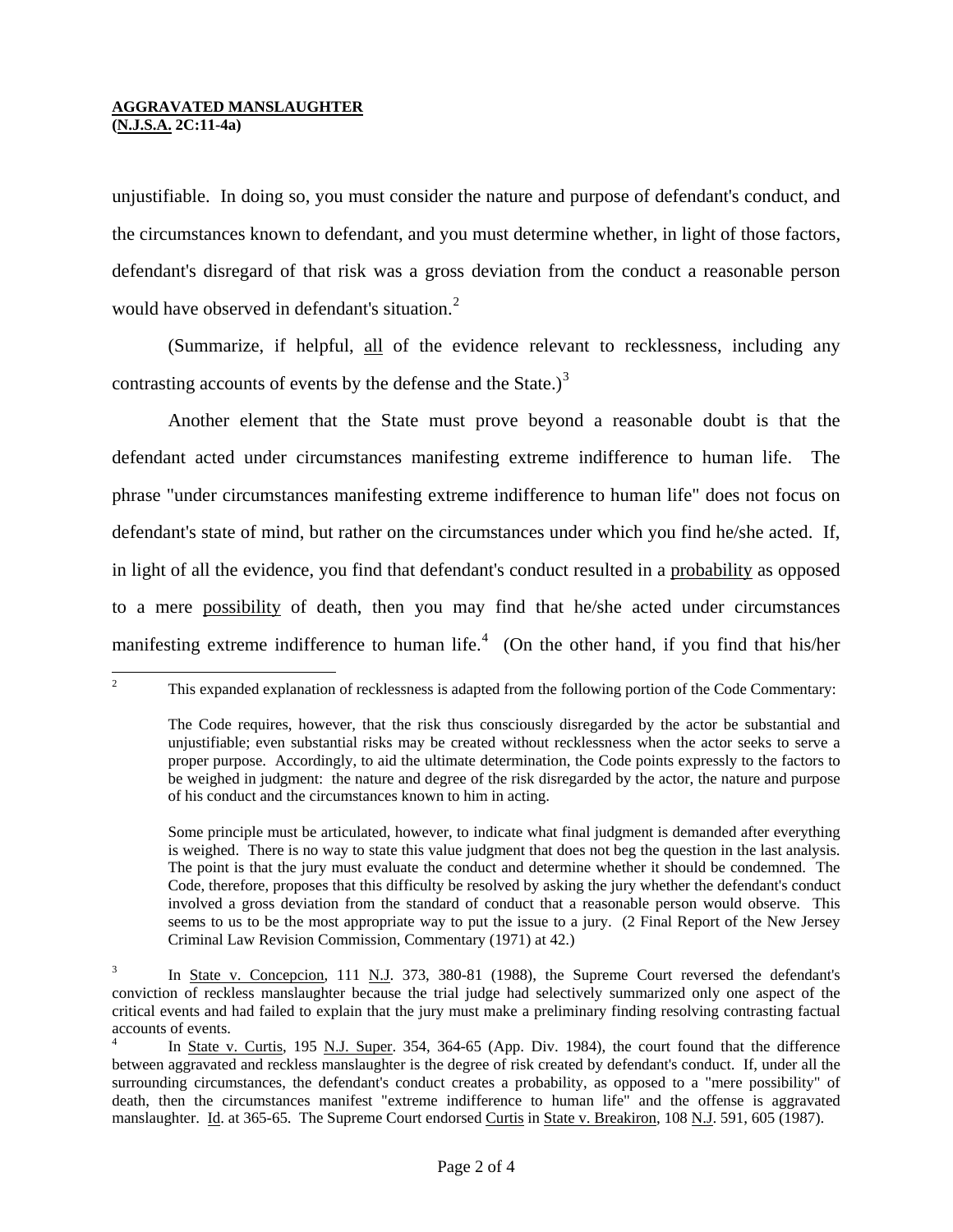conduct resulted in only a possibility of death, then you must acquit him/her of aggravated manslaughter and consider the crime of reckless manslaughter, which I will explain to you shortly. $)^5$  $)^5$ 

 The final element that the State must prove beyond a reasonable doubt is that the defendant caused (insert victim's name) death.

# **(If causal relationship between conduct and result is not an issue, charge the following:)**

 You must find that (insert victim's name) would not have died but for defendant's conduct.<sup>[6](#page-2-0)</sup>

**(If causal relationship between conduct and result is an issue, charge the**   $\textbf{following:}\right)^7$ 

 Causation has a special meaning under the law. To establish cau sation, the State must prove two elements, each beyond a reasonable doubt:

First, that but for the defendant's conduct, (insert victim's name) would not have died.

reasonable doubt that (insert victim's name) death was not so unexpected or unusual that it would Second, (insert victim's name) death must have been within the risk of which the defendant was aware. If not, it must involve the same kind of injury or harm as the probable result of the defendant's conduct, and must also not be too remote, too accidental in its occurrence, or too dependent on another's volitional act to have a just bearing on the defendant's liability or on the gravity of his/her offense. In other words, the State must prove beyond a be unjust to find the defendant guilty of aggravated manslaughter.<sup>8</sup>

**[NOTE:** in cases where **Causation - Removal of Life Support** is an issue, the jury **should be instructed as follows:** 

 5 To be used if reckless manslaughter is being charged in the case.

<span id="page-2-1"></span><span id="page-2-0"></span><sup>6</sup>  $\frac{N. J.S.A.}{T}$  2C:2-3(a)(1).

State v. Concepcion, 111 N.J. 373, 377 (1988); N.J.S.A. 2C:2-3c. 8

State v. Martin, 119 N.J. at 33.